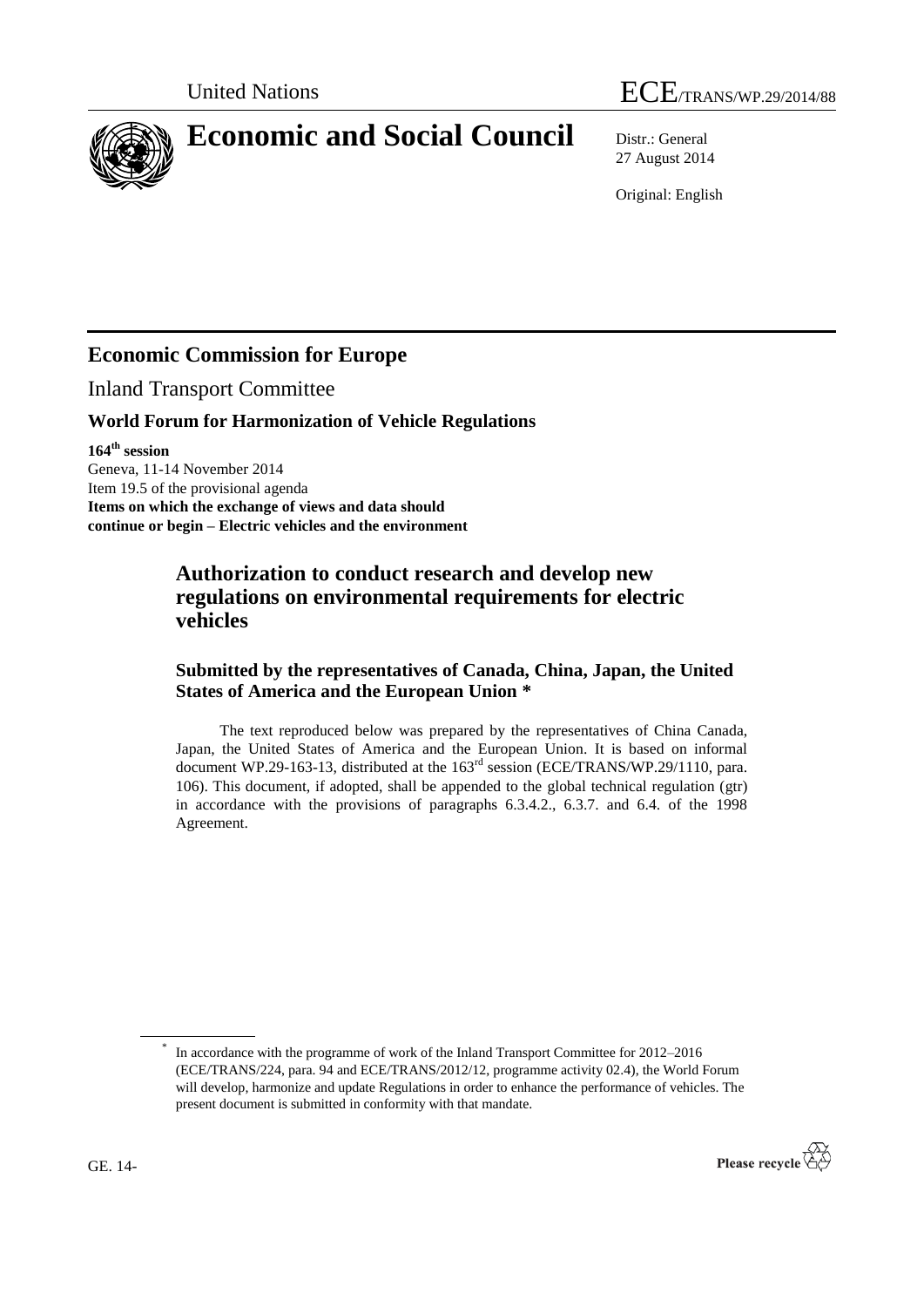# **Authorization to conduct research and develop new regulations on environmental requirements for electric vehicles**

#### **I. Mandate and Objectives**

1. In the framework of the 1998 Agreement and under continued work by the informal working group (IWG) on Electric Vehicles and the Environment (EVE), the main objective of this proposal is:

(a) Part A: First, to further develop the recommendations for future work outlined in the Electric Vehicle Regulatory Reference Guide by:

(i) conducting additional research to support the recommendations;

(ii) identifying which recommendations are suitable for the development of a global technical regulation(s) ( $gtr(s)$ ) by the World Forum for Harmonization of Vehicle Regulations (WP.29), and

(iii) developing a workplan, which will identify which group(s) within WP.29 is/are most equipped to develop the gtr(s) identified in (ii), including the IWG on EVE, Worldwide harmonized Light vehicle Test Procedure (WLTP), Heavy Duty Hybrids (HDH), Environmental and Propulsion Performance Requirements for light vehicles (EPPR), etc.

The development of a workplan would take into consideration feedback received from stakeholders during the first mandate (2012-2014) of the IWG on EVE and Part A of the new mandate.

(b) Part B: Then, in the case that not all gtr(s) identified in (ii) are suitable for development by other WP.29 informal working groups, the IWG on EVE would develop new gtr(s) identified in the workplan. Prior to initiating work on a gtr, a request will be submitted to the Executive Committee of the 1998 Agreement (AC.3), which will include a specific description of gtr development.

#### **II. Introduction**

2. The IWG on EVE was formed in June 2012 following the approval of document ECE/TRANS/WP.29/AC.3/32 by WP.29. This document established two distinct IWGs to examine environmental and safety issues related to EVs (IWGs on EVE, reporting to the Working Party on Pollution and Energy (GRPE) and the IWG on Electric Vehicle Safety (EVS), reporting to the Working Party on Passive Safety (GRSP)). As the two groups were formed at WP.29, they also report to this forum directly. The proposal was supported by the European Commission, DG Enterprise and Industry, the National Highway Traffic Safety Administration (NHTSA) and the Environmental Protection Agency (EPA) of the United States of America, the Ministry of Industry and Information Technology of China, and Japan's Ministry of Land, Infrastructure, Transport and Tourism.

3. During the first mandate of the IWG on EVE, the Group aimed to accomplish the following objectives, which will be successfully completed by November 2014:

(a) Develop a priority list of topics to address the most timely and significant considerations before the IWG on EVE;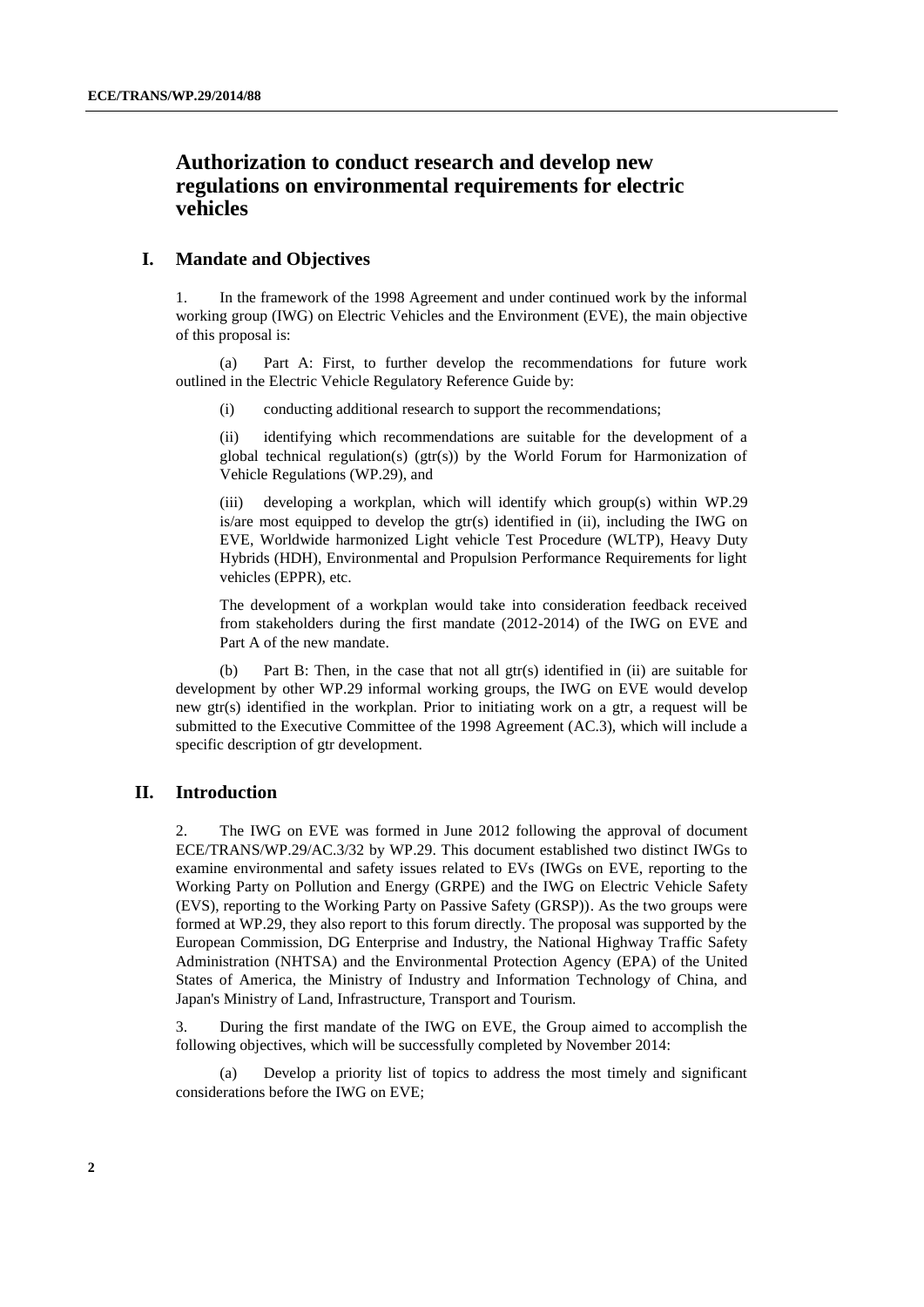(b) Understand and document the current considerations of EVs under the work of other established informal working groups: the IWGs on EVS, WLTP, HDH, EPPR, and on Vehicle Propulsion System Definitions (VPSD);

Establish a mechanism for sharing information and on-going research on topics related to EVs and the environment;

(d) Develop a reference guide for environmentally-related EV requirements already established or being considered by Contracting Parties (EV Regulatory Reference Guide (ECE/TRANS/WP.29/2014/81).

4. The Guide<sup>1</sup> (ECE/TRANS/WP.29/2014/81), based on the information provided by the Contracting Parties and IWGs, presented the existing requirements relating to environmentally-related EV attributes at the time of the Guide's development (September 2013). As presented in Chapter 5 of the Guide, the analysis of such information led to the identification of gaps in requirements that could be addressed through the development of new gtr(s), and/or through supplementing the gtr(s) that are currently under development (i.e. WLTP), and/or through other suitable efforts, like research.

5. The recommended areas for future work in Chapter 5 of the Guide were identified at the end of the first mandate of EVE IWG, leaving the group little time to develop an appropriate workplan to develop  $gr(s)$ . Also, the Guide did not assign responsibility for the completion of these recommendations. As outlined in ECE/TRANS/WP.29/AC.3/32, both IWGs on EVS and EVE were established under the 1998 Agreement" … to create the basis for the possible development of a gtr", an objective which is further defined in the EVEs terms of reference (EVE-02-23e): "In its work the EVE informal working group may identify regulatory areas for the development of global technical regulations (gtr) and as such would seek approval from AC.3 at that time to develop a gtr(s)."

#### **III. Areas of work**

6. Therefore, a new mandate for the IWG on EVE (separate from the IWG on EVS) is desired to conduct additional research to support the recommendations outlined in Chapter 5 of the Guide (5.1 Vehicle range and energy consumption testing; 5.2 Method of stating energy consumption; 5.3 Battery performance and durability; and 5.4 Battery recycling). This research will allow the identification of recommendations which are suitable for the development of  $gr(s)$  by WP.29, and consequently the development of a workplan. The workplan will identify which group(s) in the WP.29 forum is/are most equipped to develop the gtr(s), including the IWG on EVE.

(a) The successful development of a workplan will require the participation of, ideally, members from each GRPE informal working group, including WLTP, HDH, EPPR, etc.

(b) It is pertinent at this time to remember that the scope of work during the first mandate of the IWG on EVE, which was approved by WP.29 in document ECE/TRANS/WP.29/AC.3/32, was: "[to] share information about developing techniques … such as measuring the energy efficiency of future electric vehicles, battery durability, cold start performance and recharging performance … application of fuel economy standards to electric vehicles and measurement of upstream emissions could be discussed". This document also acknowledged a gap under the 1998 Agreement: "… the exact method of measurement of emissions and energy efficiency has yet to be defined under the 1998

<sup>1</sup> Available at: http://www.unece.org/trans/main/wp29/wp29wgs/wp29gen/gen2014.html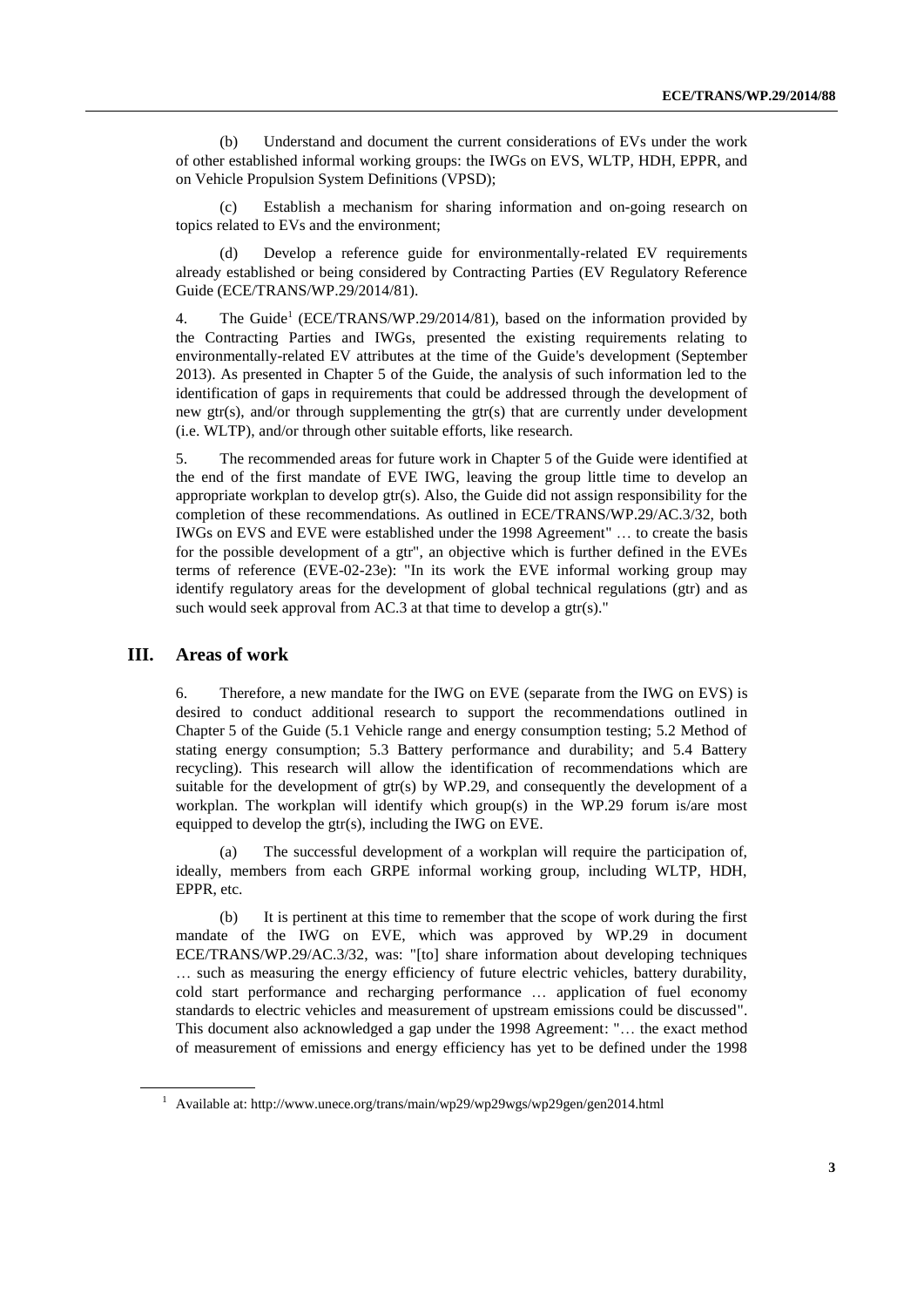Agreement (although work is on-going to develop a test-cycle for hybrid electric vehicles in WLTP and HDH groups)".

(c) Preliminary analysis of the recommendations in the Guide indicate that if the recommended work was to be completed by WP.29, some of the work involving EV testcycles and test procedures could be completed by the WLTP-E-Lab. sub-group. The IWG on WLTP is currently starting Phase 1b of the light vehicle gtr development, with planning for Phase 2 starting in 2016. Therefore, some of the Guide's recommendations could be carried out by the IWG on WLTP in the Phase 2 and Phase 3 mandates. Thus, close cooperation with the WLTP-E-Lab. sub-group in this proposed work is essential.

(d) However, preliminary analysis of the recommendations in the Guide also indicates that some of the work is not suitable for completion by the WLTP-E-Lab subgroup. In these cases, it would be most appropriate for GRPE and WP.29 to consider whether the IWG on EVE or any other WP.29 informal group could be tasked to pursue the development of new gtr(s), as the new gtr(s) would require expertise other than those of the WLTP-E-Lab. (see para. I(b)) sub-group. Consultation with the IWG on WLTP, including the WLTP-E-Lab. sub-group and the WLTP co-sponsors (Japan and the European Commission), will be completed through Part A of this work. Consultation with WLTP will be especially important once the IWG on EVE begins identifying which gtr(s) could be completed by specific IWGs, including the IWG on EVE. This consultation is to ensure that duplication of work is avoided and expert resources are used in the most efficient manner. During this consultation process it will be decided if an "EV expert group", as proposed by the European Commission in EVE-09-08e, is required to complete work.

(e) Preliminary analysis of the recommendations in the Guide also indicates that some work may not be suitable for completion by informal working groups under GRPE and WP.29, because it is outside the scope of work. If there is disagreement among parties during workplan development as to which work is within or outside of the scope of WP.29, AC.3 will be approached for advice and/or decision. Also, prior to initiating work on a gtr, a request will be submitted to AC.3, which will include a specific description of gtr development.

7. As in its first mandate, the work of the IWG on EVE is expected to be highly connected with the activities of other IWGs (in addition to WLTP). Again, it will be important to have a clear understanding of the mandates of other IWGs so that the activities of the IWG on EVE are unique or complement the activities of the other informal working groups. To accomplish this, the IWG on EVE will continue to have regular updates from all related IWGs at its meetings during its new mandate. Cooperation with relevant researchers and technical experts will also be required for successful operation of the group.

8. The group will continue to report primarily to the GRPE, but also to WP.29.

#### **IV. Existing regulations**

9. The group will build upon information gathered for the Guide, including the use of information sharing presentations from EVE meetings, with the aim of maintaining current knowledge of the global EV regulatory landscape.

#### **V. Timeline**

10. The plan, based on the draft road map, will be regularly reviewed and updated to reflect progress and feasibility of the timeline.